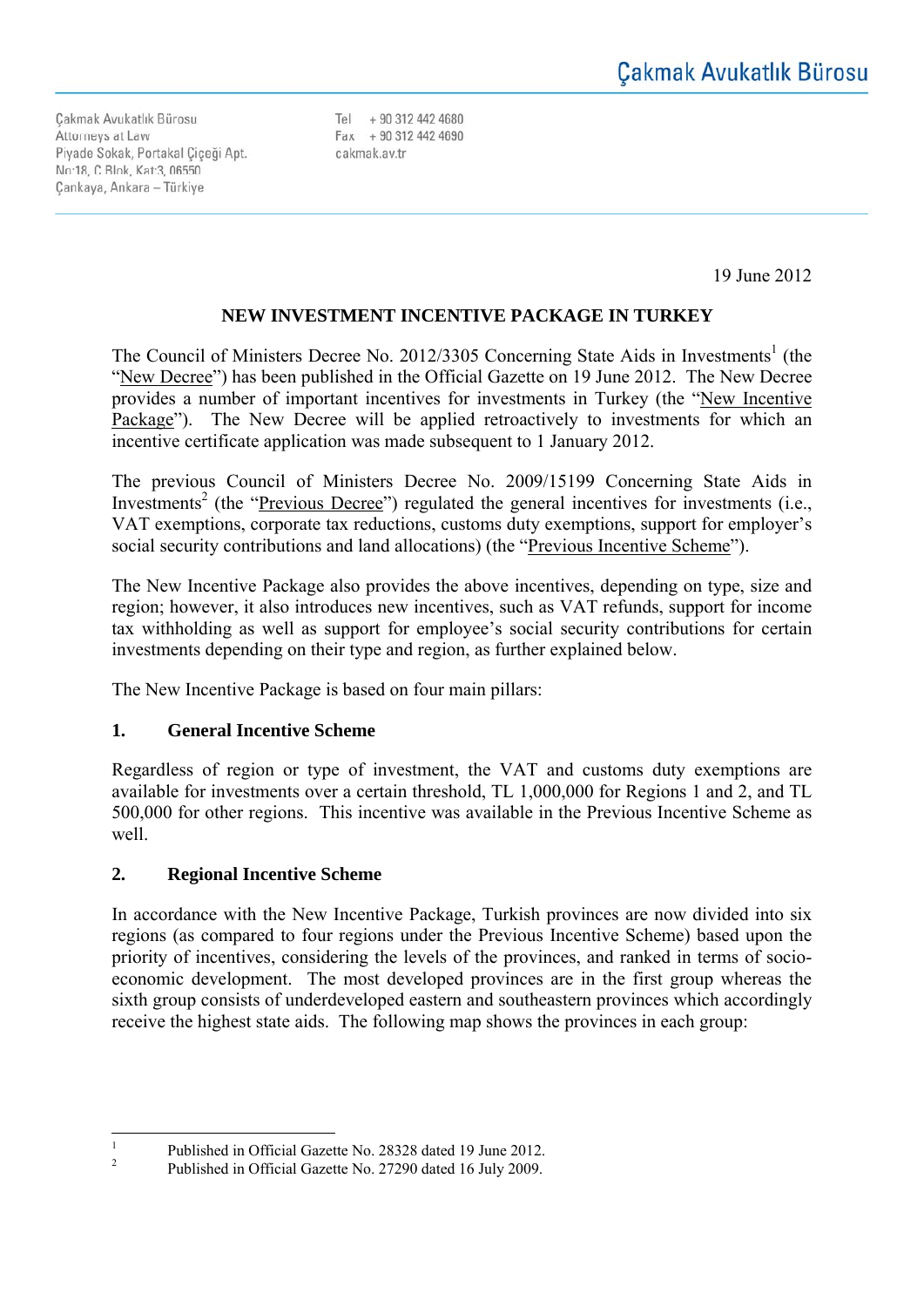

Another reform brought by the New Incentive Package relates to the opportunity to benefit from a corporate tax reduction. Corporate tax reduction refers to the application of a reduced corporate tax ratio ("Tax Reduction Ratio") until the total reduction reaches the tax contribution amount. The tax contribution amount is calculated by the multiplication of the rate of contribution with the investment amount ("Rate of Contribution"). Under the Previous Incentive Scheme, investors could benefit from a corporate tax reduction solely for income generated from the relevant investment at the construction phase, whereas the New Investment Package provides the opportunity to apply for a corporate tax reduction during both the investment and operation periods with differentiating rates; i.e., for revenues generated from other activities of the investor at the construction phase (except for Region 1 investments).

Furthermore, investments in an Organized Industrial Zone ("OIZ") will receive more advantageous rates and terms for the tax reduction and the employer's social security contribution support depending on the region. For example, investments carried out in OIZs shall benefit from the incentives of the next lower region in terms of tax reduction and the employer's social security contribution support.

Under the New Incentive Package, support will be provided for employee's social security contributions for investments made in Region 6. Moreover, the time period set forth for the employer's social security contribution support has been extended and the interest support, which is available for Regions 3, 4, 5 and 6, has been increased.

The New Incentive Package also provides a category of investments called prioritized sectors. These include certain mining, automotive, aerospace and aviation, rail and sea transport, pharmaceuticals, education, tourism and defense sector investments. Investments in these sectors can benefit from the terms and rates of the support measures in Region 5 even if they fall within the scope of Regions 1, 2, 3 and 4.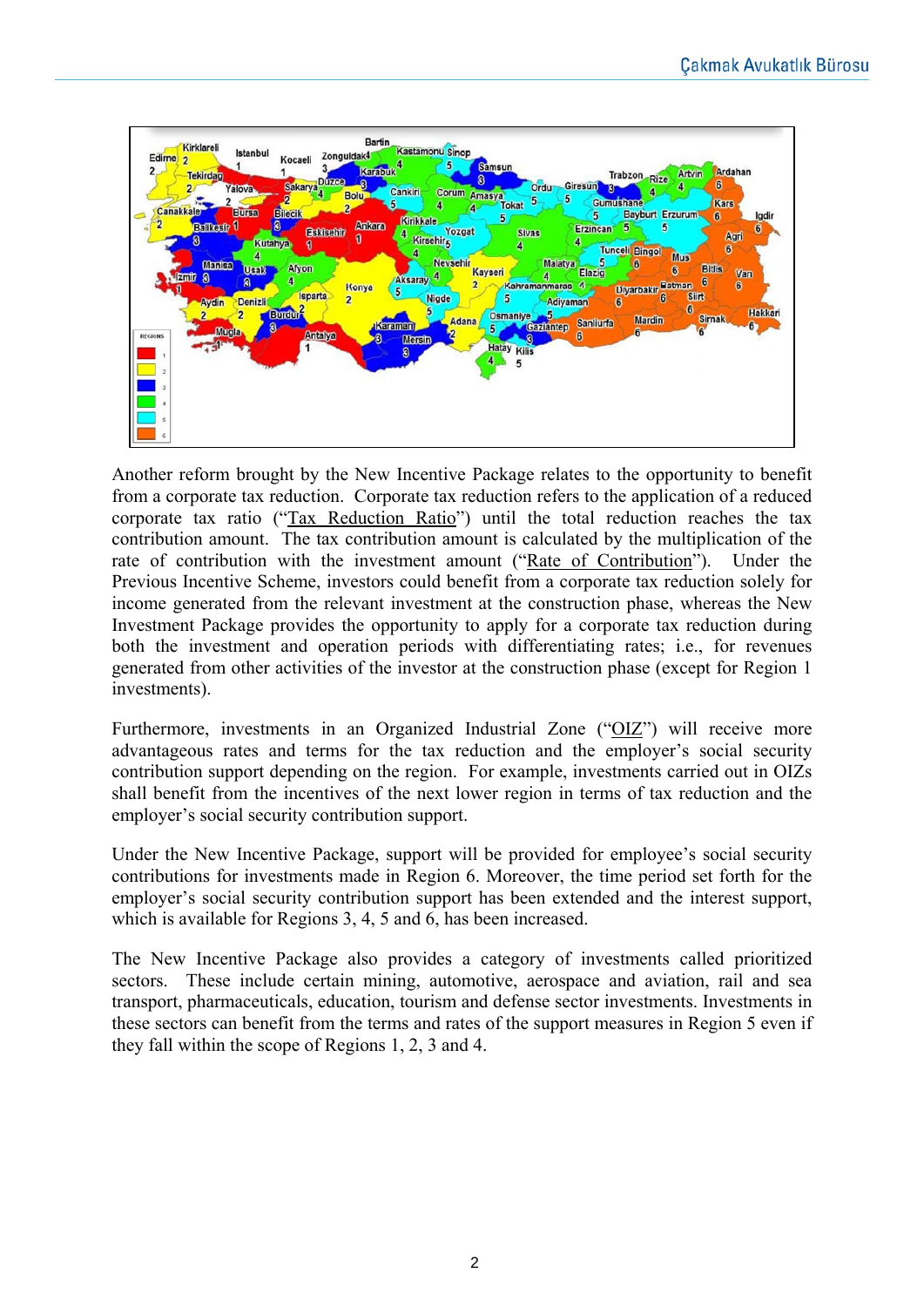| REGIONAL INVESTMENT INCENTIVE SCHEME                                                                |                            |                   |               |              |            |            |              |               |
|-----------------------------------------------------------------------------------------------------|----------------------------|-------------------|---------------|--------------|------------|------------|--------------|---------------|
|                                                                                                     |                            |                   | <b>REGION</b> |              |            |            |              |               |
| <b>INCENTIVE</b>                                                                                    |                            |                   | I             | $\mathbf{H}$ | Ш          | IV         | $\mathbf{V}$ | VI            |
| VAT Exemption                                                                                       |                            |                   | V             | V            | V          | V          | $\sqrt{}$    | $\mathcal{N}$ |
| <b>Customs Duty Exemption</b>                                                                       |                            |                   | V             | $\sqrt{}$    | $\sqrt{ }$ | V          | $\sqrt{}$    | $\sqrt{ }$    |
| Corporate<br>Tax<br>Reduction<br>$(\%) *$                                                           | <b>Tax Reduction Ratio</b> |                   | 50            | 55           | 60         | 70         | 80           | 90            |
|                                                                                                     | Rate of<br>Contribution    | Non<br><b>OIZ</b> | 15            | 20           | 25         | 30         | 40           | 50            |
|                                                                                                     |                            | <b>OIZ</b>        | 20            | 25           | 30         | 40         | 50           | 55            |
| Non<br><b>Employer's Social Security</b><br><b>OIZ</b><br><b>Contribution Support</b><br><b>OIZ</b> |                            | 2 years           | 3 years       | 5 years      | 6 years    | 7 years    | 10 years     |               |
|                                                                                                     |                            |                   | 3 years       | 5 years      | 6 years    | 7 years    | 10 years     | 12 years      |
| <b>Land Allocation</b>                                                                              |                            |                   | $\sqrt{ }$    | V            | $\sqrt{ }$ | $\sqrt{ }$ | $\sqrt{ }$   | V             |
| <b>Interest Support</b>                                                                             |                            |                   | N/A           | N/A          | $\sqrt{ }$ | $\sqrt{ }$ | $\sqrt{ }$   | $\sqrt{ }$    |
| Income Tax Withholding Support                                                                      |                            |                   | N/A           | N/A          | N/A        | N/A        | N/A          | 10 years      |
| <b>Employee's Social Security</b><br><b>Contribution Support</b>                                    |                            |                   | N/A           | N/A          | N/A        | N/A        | N/A          | 10 years      |

A summary of the regional incentives is as follows:

\* For investments commenced by 31/12/2013.

#### **3. Large-Scale Investment Incentive Scheme**

This scheme is applicable for investments which fulfill higher investment thresholds depending on the investment sector. The New Incentive Package decreases the said thresholds for several investment sectors such as the chemical, medical, pharmaceutical, machinery, aerospace, refined petroleum products, electronic, port and port services sectors.

A summary of these incentives is as follows:

| <b>LARGE SCALE INVESTMENT INCENTIVE SCHEME</b>                                          |                            |             |               |              |               |          |              |               |  |
|-----------------------------------------------------------------------------------------|----------------------------|-------------|---------------|--------------|---------------|----------|--------------|---------------|--|
|                                                                                         |                            |             | <b>REGION</b> |              |               |          |              |               |  |
| <b>INCENTIVE</b>                                                                        |                            |             | I             | $\mathbf{H}$ | Ш             | IV       | $\mathbf{V}$ | VI            |  |
| VAT Exemption                                                                           |                            |             | $\sqrt{}$     | N            | $\sqrt{ }$    | V        | V            | N             |  |
| <b>Customs Duty Exemption</b>                                                           |                            |             | $\sqrt{ }$    | N            | $\sqrt{ }$    | V        | V            | $\sqrt{ }$    |  |
| Corporate<br>Tax<br>Reduction<br>$(\%) *$                                               | <b>Tax Reduction Ratio</b> |             | 50            | 55           | 60            | 70       | 80           | 90            |  |
|                                                                                         | Rate of<br>Contribution    | Non<br>OIZ. | 25            | 30           | 40            | 50       | 55           | 60            |  |
|                                                                                         |                            | OIZ.        | 30            | 40           | 50            | 55       | 60           | 65            |  |
| Non<br><b>Employer's Social Security</b><br>OIZ.<br><b>Contribution Support</b><br>OIZ. |                            | 2 years     | 3 years       | 5 years      | 6 years       | 7 years  | 10 years     |               |  |
|                                                                                         |                            | 3 years     | 5 years       | 6 years      | 7 years       | 10 years | 12 years     |               |  |
| Land Allocation                                                                         |                            |             | $\sqrt{ }$    | N            | $\mathcal{L}$ | N        | N            | $\mathcal{L}$ |  |